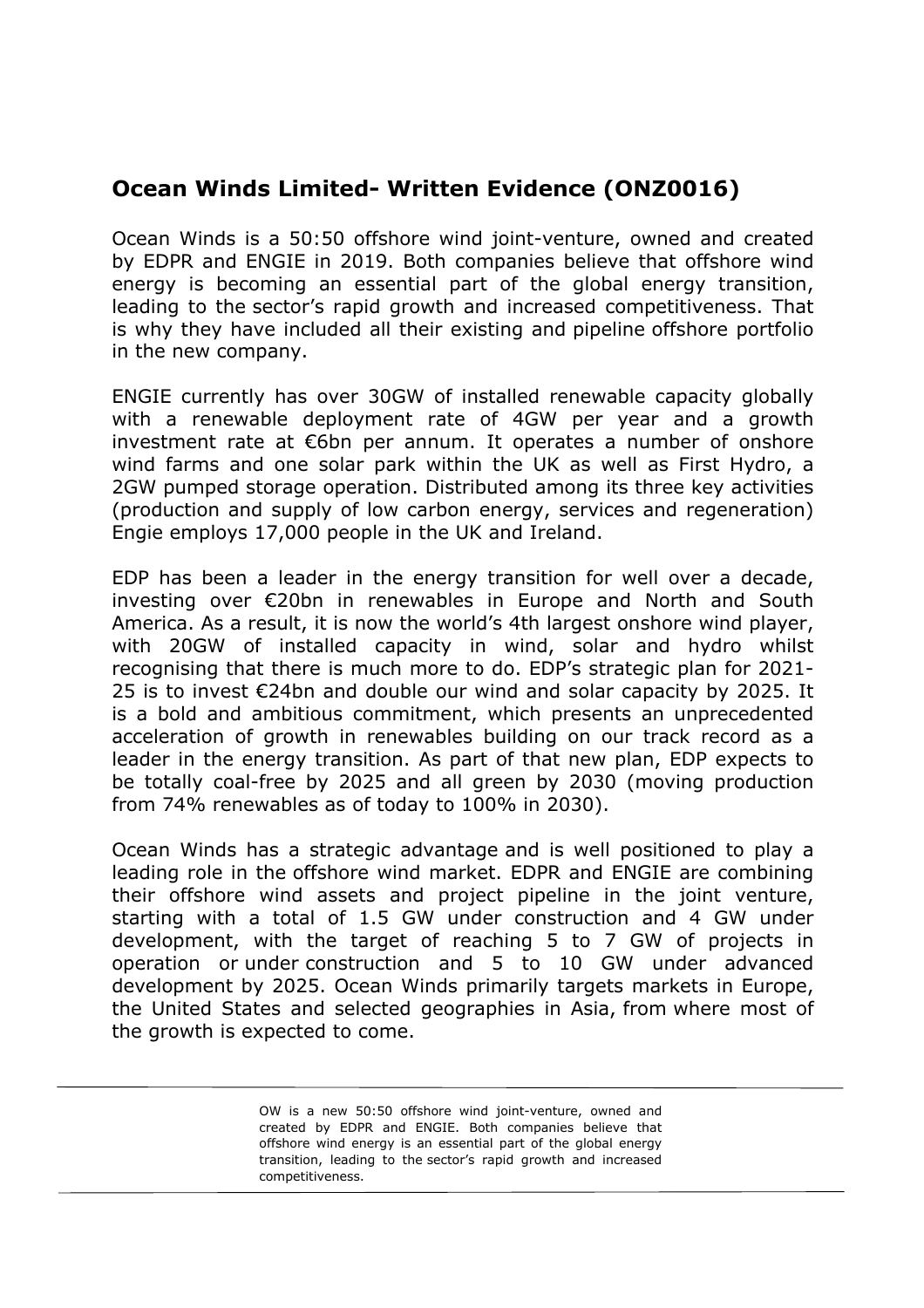EDPR entered the UK market in 2010 as the lead partner developing the UK Offshore Wind Licencing Round 3 Moray Firth zone. The first project development in that zone, the 950MW Moray East Offshore Wind Farm, is now under construction and produced first power in June of this year ready for its CfD start date in 2022. In 2019 planning consent was secured for a further project in the Moray Firth zone, Moray West, which will be of a comparable size and offers the opportunity for continuity of work for the local supply chain, especially the ports in the Moray Firth from which the infrastructure will be constructed and maintained.

Both projects have been developed from Ocean Winds' Edinburgh office, first opened in 2010 by EDPR. It functions as a key hub for the company's global interests in offshore wind.

We welcome the opportunity to respond to this Call for Evidence on Ofgem and net zero.

## **1. What role should Ofgem play in the transition to net zero? What changes, if any, should be made to its remit, responsibilities and resources?**

- 1.1. Ofgem's key focus is on minimising cost to consumers in the short-term and we have seen this being prioritised above all other duties in a number of recent decisions impacting renewable generation. There have been recent Ofgem decisions in which Ofgem acknowledged that renewable generation would be negatively impacted.<sup>1</sup> Consumer cost impact assessment should be conducted on a holistic, whole system, long term basis including consideration of net zero imperative, in order to avoid regulatory decisions having unintended consequences due to short-term focus. This would result in regulation that promotes a net zero UK energy market to develop in the most cost-efficient manner. Ofgem must consider the long-term implications of its decisions on renewable generation and the ability for the UK to meet net zero.
- 1.2. Ofgem has placed significant emphasis on direct consumer costs in the short term and has not considered the indirect costs. This is highlighted in the recent decision that resulted in generators paying an increased percentage of network costs. When examining

<sup>1</sup> "There is a risk that these changes could lead to the cancellation of some projects, including renewable generators which have been awarded CfD contracts and smaller generators which have been awarded CM contracts", Targeted charging review: minded to decision and draft impact assessment, 28 November 2018, Ofgem, paragraph 6.29.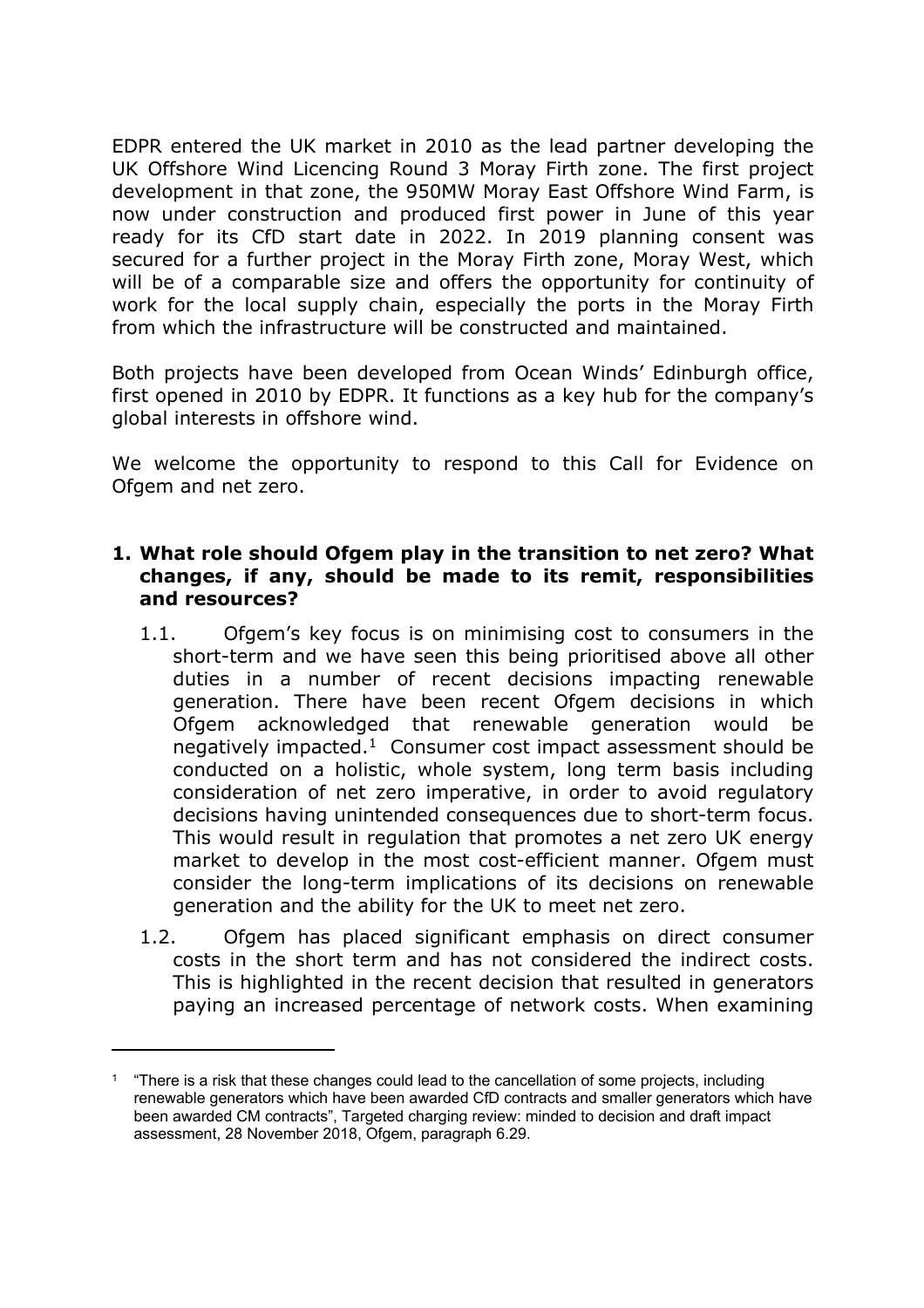the direct network costs consumers see a reduction, however the resultant increases to generators will be passed back to consumers through increased energy costs, including higher CfD prices.

- 1.3. We also consider that in some recent decisions Ofgem has not taken into account all the consumer cost impacts. Ocean Winds commissioned research that looked at the cost of uncertainty,<sup>2</sup> a cost which is widely over looked by Ofgem when considering the impact of change in regulation. Uncertainty costs impact consumers when generators face increased cost of capital. As detailed above these costs will also be passed through to the consumer via the CfD or through increased energy prices.
- 1.4. As the energy market evolves to meet net zero an appropriate balance needs to be struck between facilitating large scale renewable capacity and short-term signals that promote an efficiently operating market. At present decision making prioritises short term market signals this is having unintended consumer cost consequences and is inhibiting investment in renewable generation.

## **2. How well does Ofgem balance environmental objectives against its responsibilities in relation to affordability for consumers?**

- 2.1. It is currently very difficult to find any evidence of Ofgem fully considering the environmental impact of its decisions particularly when considering against affordability for consumers. In recent decisions there is also some evidence to suggest that Ofgem are not considering the full cost to consumers over an extended period.
- 2.2. This is evidenced in Ofgem's continued approach to network charging which incentivises generators to build close to demand, which the methodology determines is London. Decision making has focussed on short-term consumer cost and overlooked longer-term impacts which may reduce renewable deployment and/or increase the cost of renewable deployment, with consequences both for the environment and the consumer. This is happening at a time where there is an acknowledged imperative to facilitate large-scale capital investment. Multiple sources forecast that to deliver net zero over 65GW of offshore wind will be required and it could be as much as 125GW depending on the route to reach net zero.<sup>3</sup> This will require offshore wind farms to be located around the coastline of the UK to enable this amount of capacity to be built. If the current charging

<sup>2</sup> Discussed in more detail in response to question 2.

 $3\quad$  65-125GW of offshore wind stated in "The Sixth Carbon Budget – The UK's path to Net Zero". Climate Change Committee, December 2020, page 25. 65-88GW of offshore wind dependent on the scenario include in National Grid FES Scenarios' Data Work book, tab SV.23 <https://www.nationalgrideso.com/document/173806/download>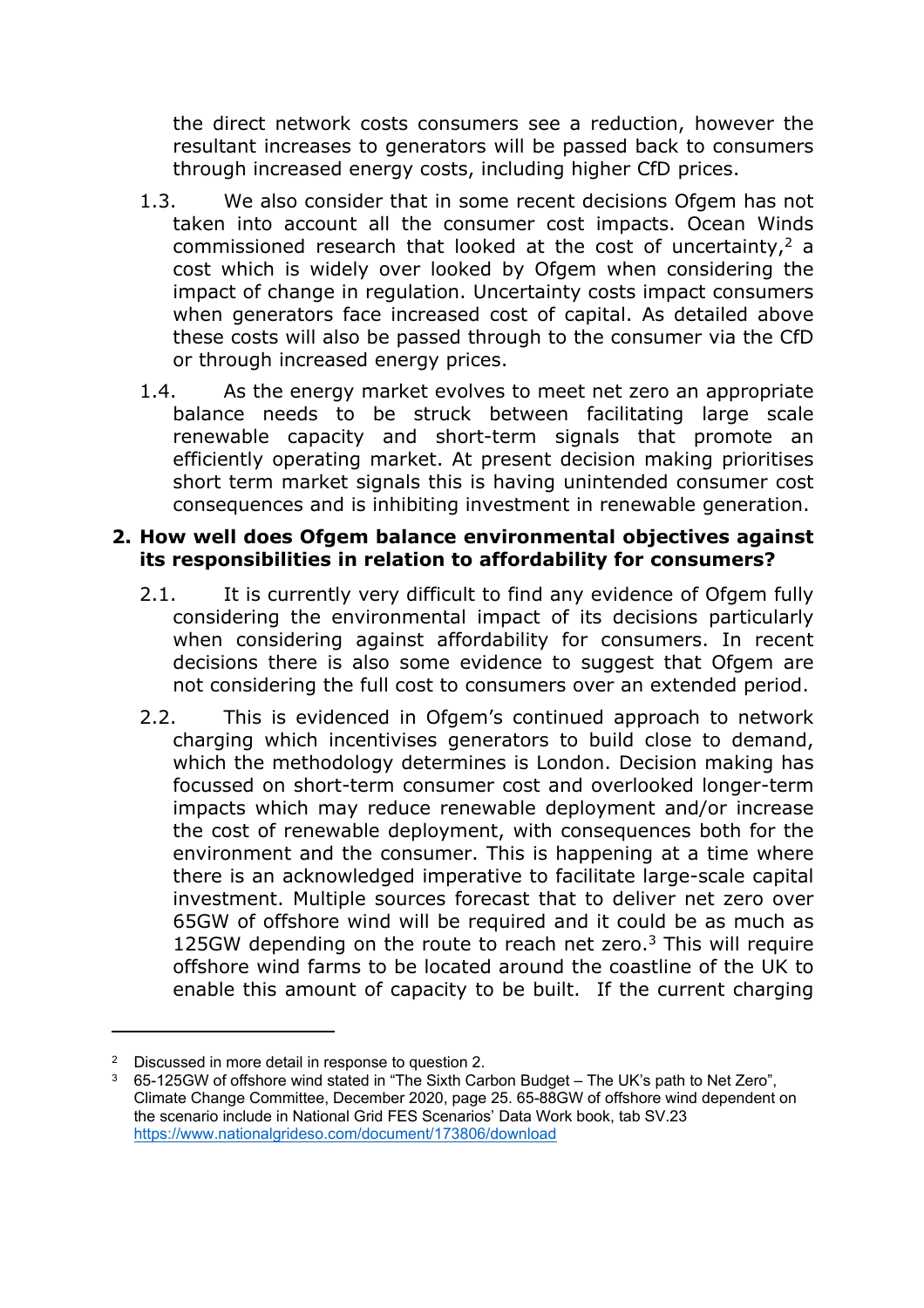regime remains in place this could result in additional consumer costs associated with the CfD of £125m/year on average in the 2030s and £220m/year on average in the 2040s.<sup>4</sup>

- 2.3. Net zero will result in a significant increase in electricity demand as heat and transport electrify to reduce carbon emissions. This will result in significant upgrades being required to the UK's electricity network to enable additional power to flow throughout the country, including to allow renewable generation to conenct to meet this demand. Incentivising investment into a network that is capable of meeting net zero should be a key priority including evolution planning to avoid the risk of stranded assets in the future.
- 2.4. The cost of regulatory uncertainty must also be considered in policy and regulatory decision-making, given its significant bearing on ultimate consumer cost. The significant uncertainty in network charg results in higher finance costs for developers which is ultimately passed on to consumers through higher CfD strike prices. Ocean Winds engaged NERA Economic Consultancy to quantify this uncertainty.<sup>5</sup> When it considered the higher costs of finance for future wind projects resulting from network charges, it estimated an additional cost to consumers of between £122m to £391m per year by 2030. These additional costs represented the cost of the uncertainty alone.
- 2.5. The Climate Change Committee has already calculated that "a large sustained increase in investment" will be required to meet net zero with low-carbon power capacity names as one of four investment intensive areas.<sup>6</sup> Regulatory certainty and the associated stability of cost of capital for these investments are key to ensuring that net zero is delivered in the most economically efficient way for the consumer.

## **3. How well does Ofgem fulfil its obligations to consumers? Does Ofgem take consumer views into account sufficiently, particularly those of vulnerable consumers?**

3.1. No response

<sup>4</sup> "The effect of levelling generators' grid charges on GB consumer costs relating to CfDs in a Net Zero context", Aurora Energy Research, 8 March 2021

<sup>5</sup> "Quantifying the Risk of TNUoS Charge Volatility for Wind Developers", NERA Economic Consulting, 8 March 2021.

<sup>&</sup>lt;sup>6</sup> "The Sixth Carbon Budget – The UK's path to Net Zero", Climate Change Committee, December 2020, page 20.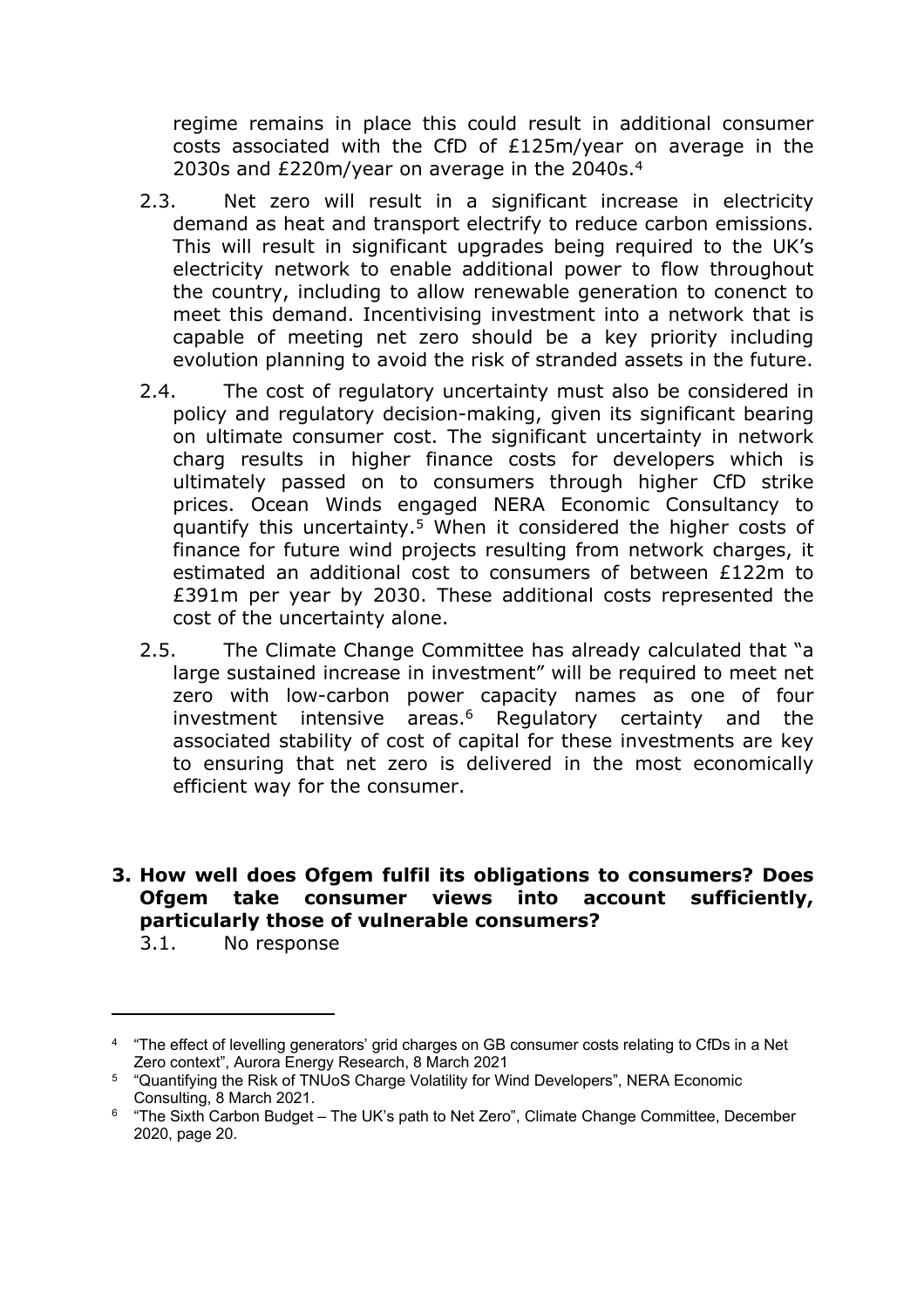- **4. What implications will the transition to net zero have for the security of the UK's energy supply? How does Ofgem currently manage issues relating to security of supply?**
	- 4.1. Ocean Winds worked with Aurora to undertake analysis looking at the impact of wind generation being concentrated in a limited area as a result of network charges.<sup>7</sup> This identified that in such a scenario the GB power system would be much more volatile and would lead to additional system balancing costs and, in an extreme scenario, security of supply issues. These impacts have not been fully considered in the UK's current energy market design.
	- 4.2. The UK has an advantage in managing these issues due to its unique geography of long windy coastlines which allow a geographically diverse mix of renewable generation. This enables a wide range of system benefits due to the uncorrelated wind conditions such as increased security of supply, limiting the impact of asset price cannibalisation, lower capacity market costs and distributing the local economic benefits of wind generation.
	- 4.3. The current network charging methodology actively works to incentivise generation to build in specific locations. Recent Ofgem decisions have not considered the wider impacts of locational convergence of projects with decisions resulting in a stronger cost signal to generators to locate close to demand.
- **5. Is Ofgem's current system of price controls appropriate? Does it provide sufficient incentives to invest in the context of the transition to net zero?**

5.1. No response

- **6. Is the current system of governance for the UK energy market appropriate to secure the transition to zero? What improvements could be made and what role should Ofgem play?**
	- 6.1. Ofgem must consider its governance of the UK market in the context of the net zero. It must consider the long-term nature of the net zero transition whilst at the same time acknowledging the rapid pace of change the energy market will be required to go through to meet net zero. The current regulatory environment is focused on the detecting defects and adapting regulations in order to resolve them often through a process that takes several years. As the energy market evolves the requirement for relatively fast paced change will increase. This will have to be balanced with maintaining a stable regulatory environment to encourage the

<sup>7</sup> "Aurora - Impact analysis of different geographic distributions of wind generation in GB", Aurora Energy Research, 3 March 2021